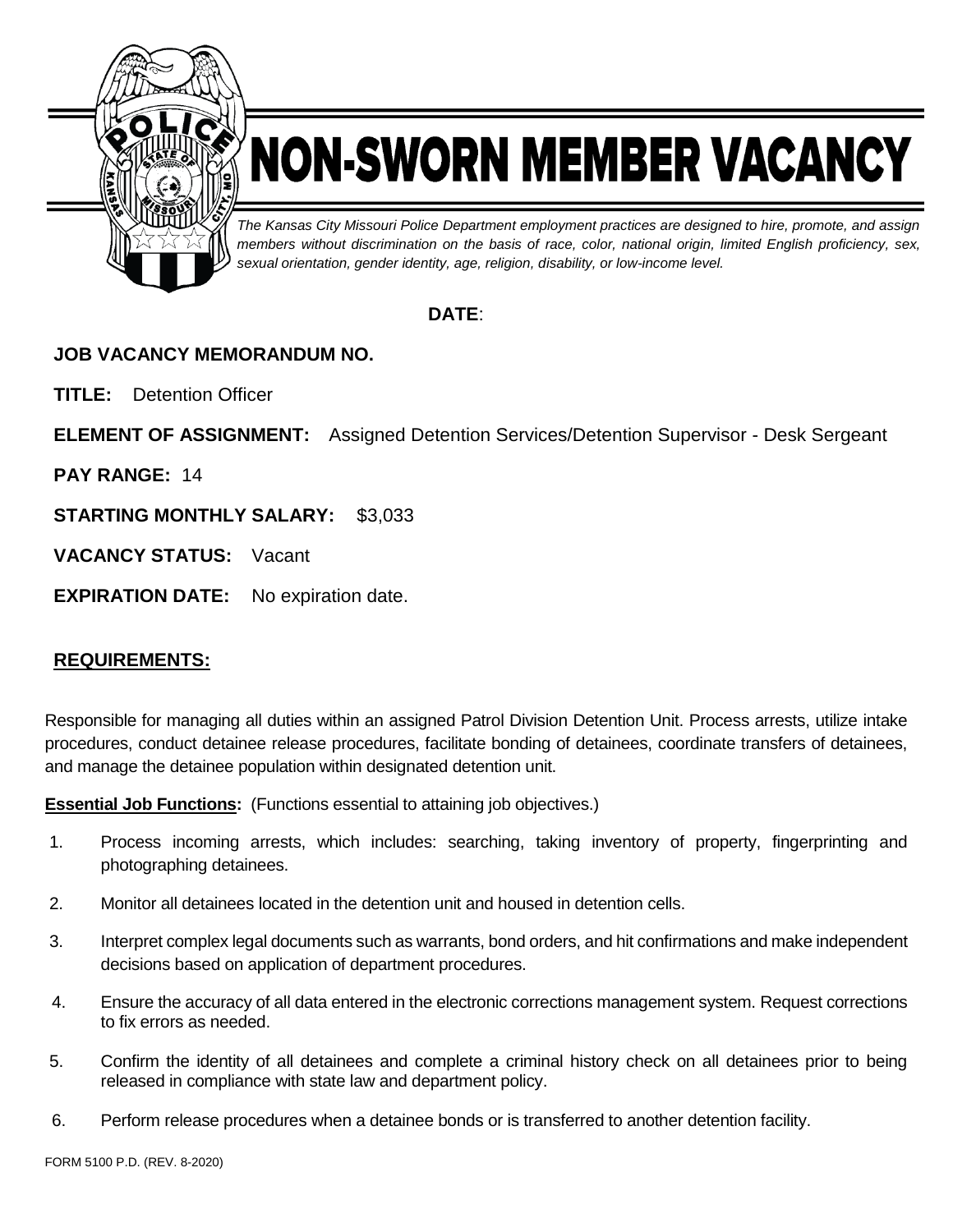- 7. Responsible for handling money when taking bonds in compliance with department approved procedures.
- 8. Restrain and control belligerent/assaultive detainees.
- 9. Maintain reliable and predictable attendance. Must have the ability to work flexible hours, shift work, overtime, weekends and/or holidays.
- 10. Perform related duties as required.
- 11. This class specification should not be interpreted as all inclusive. It is intended to identify the essential functions and requirements of this job. Incumbents may be requested to perform job-related responsibilities and tasks other than those stated in this specification. Any essential function or requirement of this class will be evaluated as necessary should an incumbent/applicant be unable to perform the function or requirement due to a disability as defined by the Americans with Disabilities Act (ADA) as amended by the Amendments Act of 2008 (ADAAA); and the Missouri Human Rights Act (MHRA).

#### **Job Standards:** (Minimum qualifications needed to perform essential functions.)

To successfully perform the essential functions of the position, the incumbent must possess a high school diploma or a G.E.D, and must be at least 19 years of age.

Incumbent must have good verbal skills, data entry skills, and a basic command of Microsoft Office applications.

Physical Requirements: Incumbent must successfully complete physical defense training and be physically able and willing to restrain belligerent detainees as required. Incumbent will be exposed to verbal abuse and physical confrontations from detainees on a regular basis. Exposure to communicable diseases and bodily fluids from detainees exists. Detention Officers stand for the majority of their work day (up to 8 hours) and occasionally sit to complete data entry. Lifting up to 5-20 pounds is frequent, and heavier lifting of up to 200 pounds may occur during physical altercations periodically.

#### **Job Location:** (Place where work is performed.)

This position operates in a Patrol Division detention facility 90% of the time. Duties may also be performed at other locations and are not limited to: the mass arrest bus during events that generate increased arrest activity, protests, DUI checkpoints, warrant sweeps, public events and gatherings.

**Equipment:** (Machines, devices, tools, etc., used in job performance.)

- Computer
- Printer/Scanner/Fax
- Telephone
- Police Radio
- Live Scan Fingerprint Device
- Mug Shot Capture Station
- Detention Video Camera System
- All approved chemical or mechanical means of control such as pepper foam, conducted energy weapon (CEW), handcuffs, shackles, waist chains
- Cleaning equipment and supplies

All department members interested in being interviewed for the above position must submit a copy of their Request for Transfer, Form 4 P.D. to the Human Resources Division (HRD). The original Request for Transfer form must be submitted through the member's chain of command for endorsement and upon completion, forwarded to the HRD. In